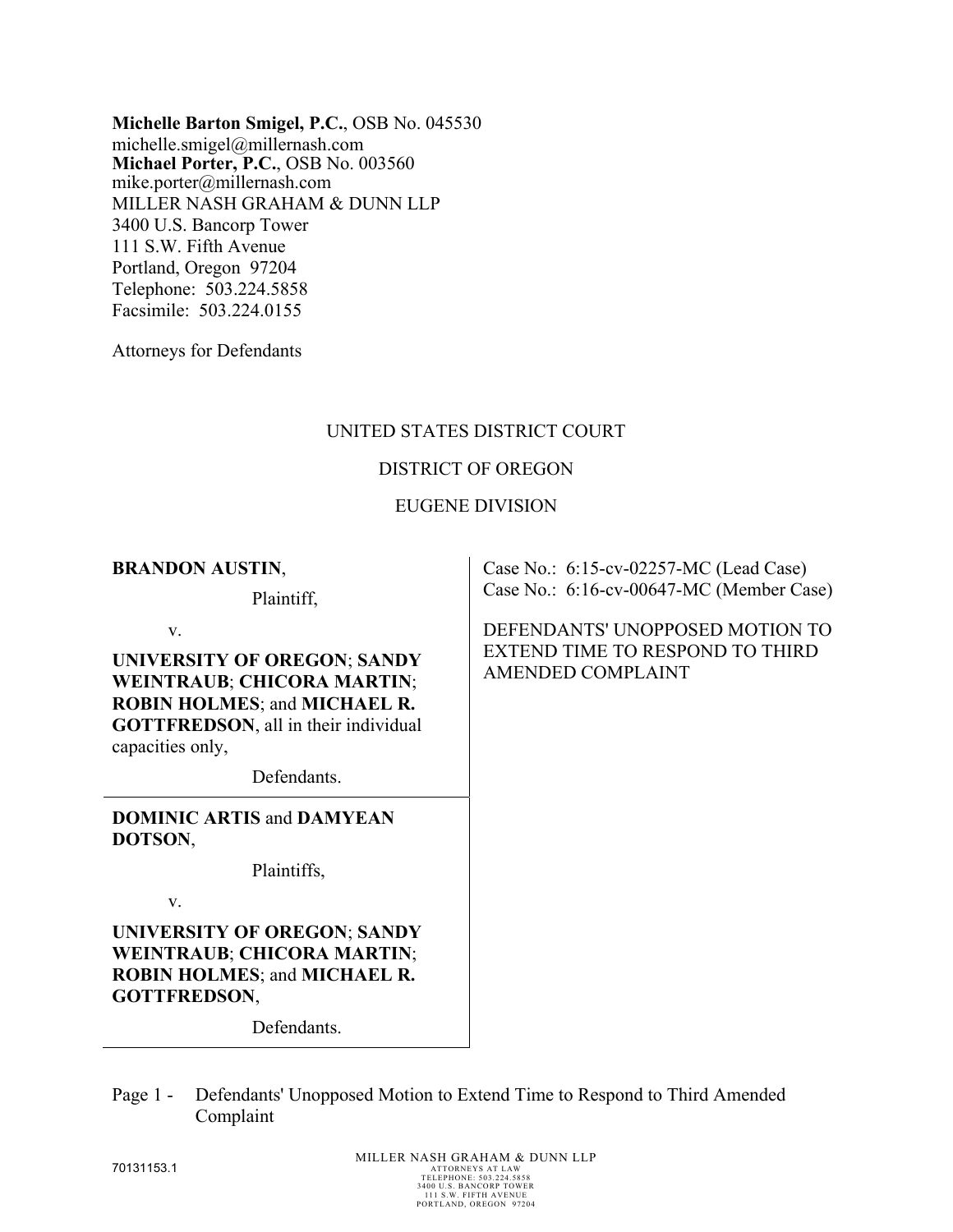### **LR 7.1 CERTIFICATE**

The parties have conferred regarding this motion, and plaintiffs' counsel does not oppose the extension requested herein.

### **MOTION**

In accordance with Fed R Civ P 6(b), all defendants move this Court for an order resetting the time to respond to the Third Amended Complaint from October 28 to December 2, 2016.

#### **MEMORANDUM IN SUPPORT**

Defendants seek this extension to respond due to defense counsels' schedules,

other work obligations, and the Thanksgiving holiday. As noted above, defendants' counsel has informed counsel for plaintiffs of this motion and plaintiffs' counsel has stated that they have no objection.

This is the first request for an extension made by defendants and this motion is not made for purposes of delay.

#### **CONCLUSION**

Defendants respectfully request that this motion be granted.

DATED this 27th day of October, 2016.

## MILLER NASH GRAHAM & DUNN LLP

s/ *Michelle B. Smigel* 

Michelle Barton Smigel, P.C., OSB No. 045530 michelle.smigel@millernash.com Michael Porter, P.C., OSB No. 003560 mike.porter@millernash.com Phone: 503.224.5858 Fax:: 503.224.0155

*Attorneys for Defendants* 

Page 2 - Defendants' Unopposed Motion to Extend Time to Respond to Third Amended Complaint

> MILLER NASH GRAHAM & DUNN LLP TELEPHONE: 503.224.5858 3400 U.S. BANCORP TOWER 111 S.W. FIFTH AVENUE PORTLAND, OREGON 97204